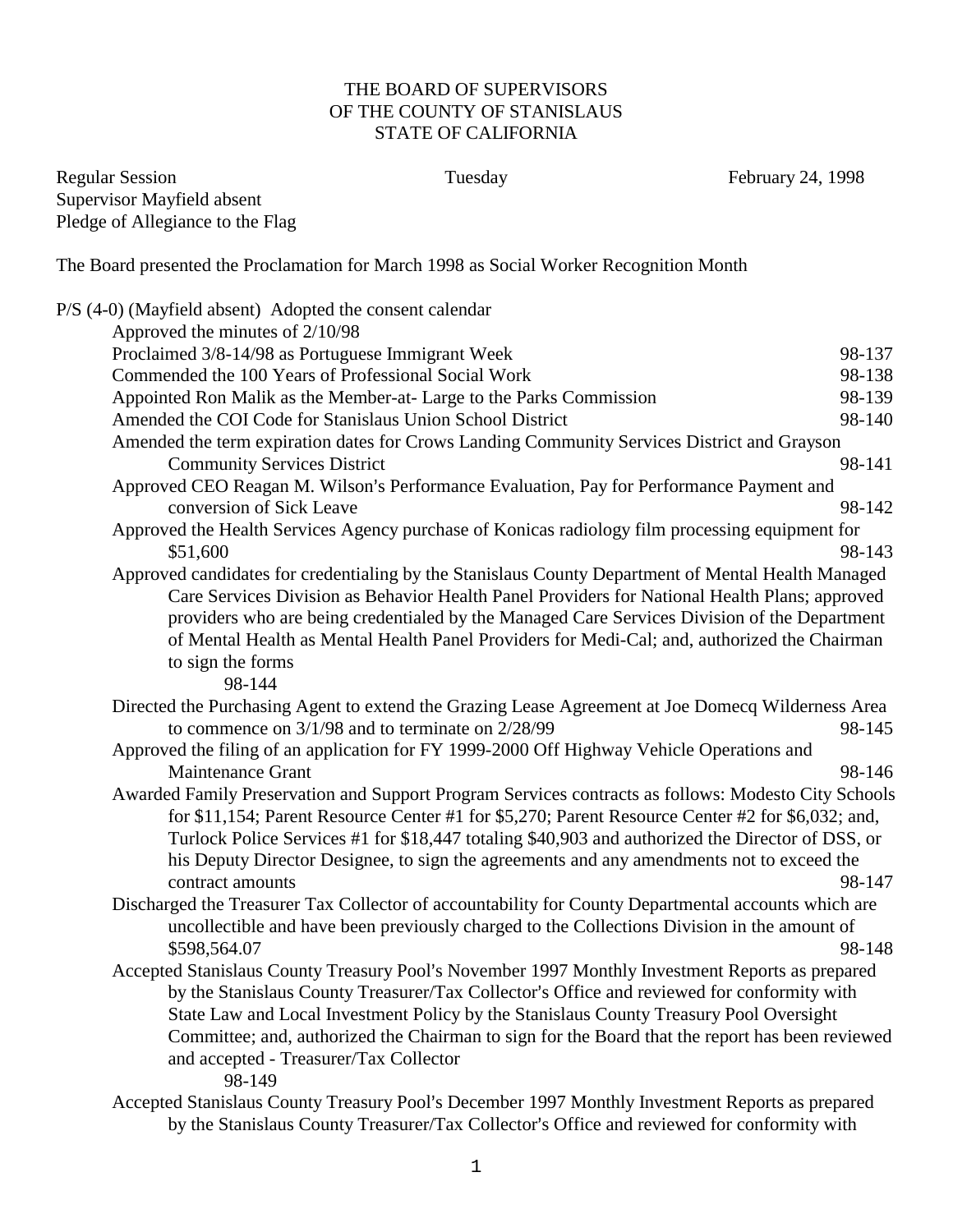State Law and Local Investment Policy by the Stanislaus County Treasury Pool Oversight Committee;

and, authorized the Chairman to sign for the Board that the report has been reviewed and accepted - Treasurer/Tax Collector 98-150

- Affirmed the State of Emergency Proclamation issued by the Director of Stanislaus County's Emergency Services, request made to the Governor to proclaim a State of Emergency in Stanislaus County on 2/11/98, and directed all appropriate action to be taken relative to the State of Emergency
	- 98-151
- Appointed Carlos De La Cerda to Substance Abuse Counselor II Position 8368 at the Fifth Step Mental Health 98-152
- Approved and increased Appropriations for the Roberts Ferry Bridge at Tuolumne River Project and authorized the Auditor-Controller to increase Appropriations and Revenues 98-153
- Approved submitting an agreement with SCS Engineers to provide professional services for site evaluation/planning for the future expansion of the Fink Road Landfill; authorized the Chairman to sign the agreement; authorized the Purchasing Agent, or his Designee, to approve purchase orders for future engineering services in accordance with the 1998 Master Agreement; return the Master agreement to Department for further processing; and, authorized the Auditor-Controller to make the necessary transfers and budget entries 98-154
- Find that the Final Map of Wittfield Park, Unit No. 7 is in substantial compliance with the previously approved Tentative Map; find that Stanislaus County has adopted a Specific Plan covering the area proposed to be included within the Final Map; find that the Final Map, together with the provisions for its design and improvement, is consistent with the Specific Plan for the area; reject all roads, highways, avenues, alleys, ways, lanes, place, etc.; authorized the Chairman to sign the Final Map and the Subdivision Improvement agreements; and, authorized the Final Map to be filed and recorded as presented 98-155
- Accepted portion of Granite Lane between McWilliams Way and Emerald Avenue for maintenance by Stanislaus County and accepted that portion of Emerald Avenue between Granite Lane and Woodland Avenue for maintenance by Stanislaus County 98-156
- Approved request by Doug Fluetsch, representing Merlock Bicycle Racing Club, to hold a bicycle race on County roads and authorized the Director of Public Works to issue a permit for the event subject to standard conditions

98-157

Accepted the information only item on the Guidance Package for Keyes Area General Plan and Zoning Amendments by Signature Development 98-158

S/C (4-0) (Mayfield absent) Accepted the Chief Executive Officer's Mid-year Report for FY 1997-1998; authorized the CEO and the Auditor-Controller to make the necessary budget adjustments and transfers as recommended in the Report; directed the CEO, in collaboration with County Departments, to ensure that operations remain within budget policies and budgeted appropriations; directed the CEO to prepare the Third Quarter Fiscal Report for consideration on 4/28/98; reaffirmed Budget Priorities for 1998-1999; amended the Salary and Position Allocation Resolution as stated in staffing impacts effective the start of the First Pay Period in March 1998; approved the Fixed Asset Schedule (B) 98-159 (1-436

P/S (4-0)(Mayfield absent) Introduced and waived the first reading of C.S. 663 the Ordinance Amendment #97- 02 regarding amendments to the Text of the Stanislaus County Code relating to family day care homes, minimum lot sizes, nonconforming uses, second dwelling units, surface mining and reclamation, and yard requirements; ordered the filing of a Negative Declaration based upon the Initial Study; ordered the filing of a Certificate of Fee Exemption based upon a finding of de Minimis impact on Fish and Wildlife Habitat; and,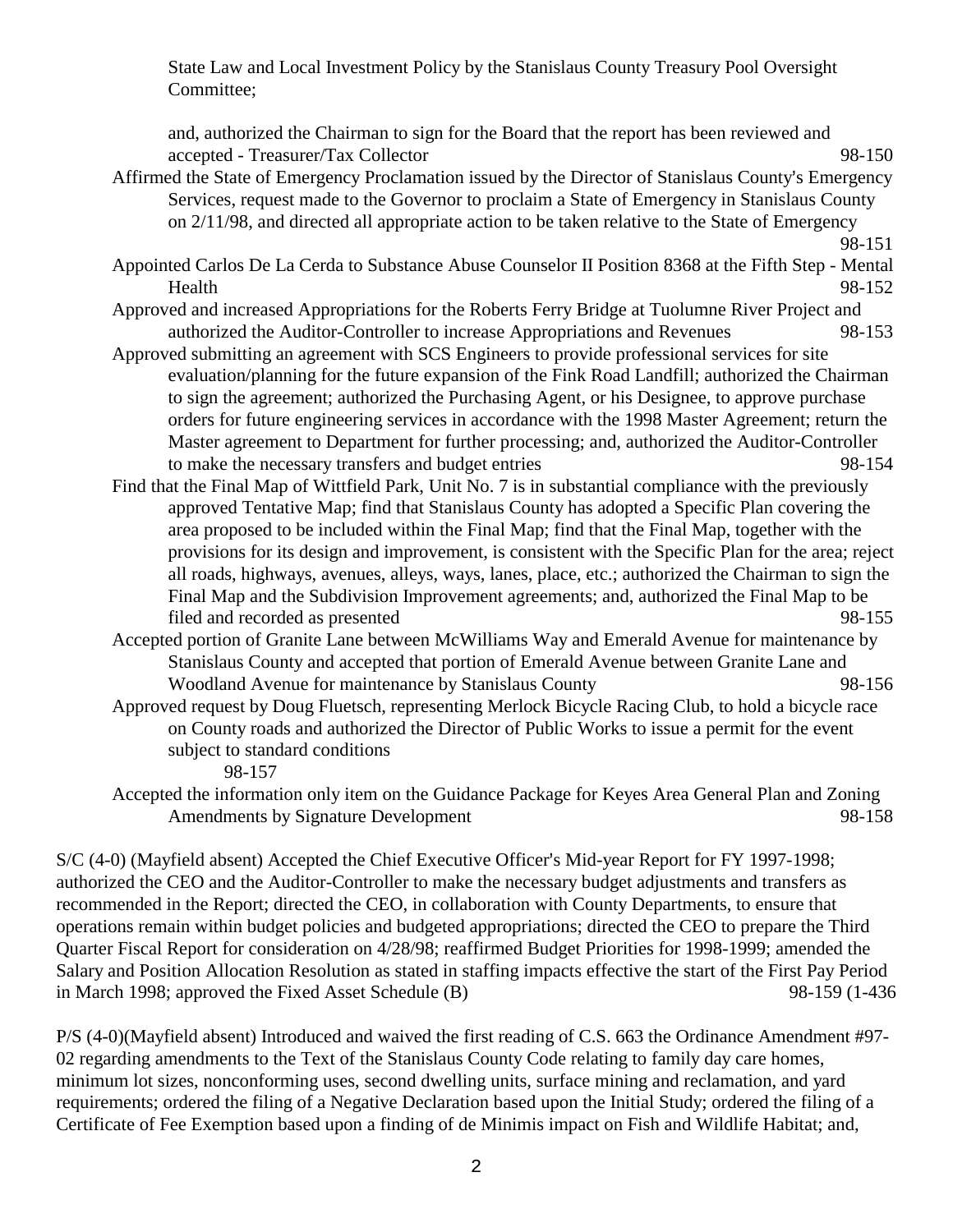amended the ordinance to allow on parcels of one or more the 1200 square foot limit will not apply 98-166 (1-1862P/C Clerk-Recorder to sign the lease agreement 98-160 (1-2658

#### **Adjourned to sit as the Stanislaus County Redevelopment Agency at 9:53 a.m.**

S/P (4-0)(Mayfield absent) Approved Consent Calendar (2-2776 Approved minutes of 11/25/97 Authorized the Executive Director to retain the services of Charles E. Strand of Turlock, to conduct the 1997/98 Redevelopment Agency Audit and prepare the necessary reporting documents for submittal to the Office of the State Controller 98-167

P/S (3-0)(Caruso abstained and Mayfield absent) Authorized the commitment of \$50,000 from the Housing Set-Aside Fund for purposes of local match in the 1998 General Allocation for State Community Development Block Grant Program for Housing Rehabilitation 98-168

#### **Reconvened to sit as the Stanislaus County Board of Supervisors at 9:56 a.m.**

P/C (4-0)(Mayfield absent) Introduced and waived the First Reading of Ordinance C.S. 659 regarding Public Nuisances and find that the C.S. 659 is not subject to the Public Resources Code Sections 21000 et seq. (CEQA) 98-169 (2-2611

#### **Adjourned to sit as the Stanislaus County Capital Financing Authority at 10:37 a.m.**

P/C (4-0)(Mayfield absent) Approved Consent Calendar (3-318 Approved the minutes of 2/10/98

S/C (4-0)(Mayfield absent) Approved a resolution authorizing the issuance of Stanislaus County Series A of 1998 Certificates of Participation (Downtown Project) in an amount not to exceed \$30,000,000; approved the forms of the Trust Agreement, Certificate Purchase Agreement, Continuing Disclosure Agreement and other contracts and agreements and authorized the CEO and other County Officials to take whatever steps necessary to complete the issuance and sale of the Series A of 1998 Certificates of Participation; approved the form of the Preliminary Official Statement and authorized the CEO or his Designee to make whatever changes are necessary to deem it final for distribution to prospective purchasers of the Certificates and to further authorized delivery of a final official statement to actual purchasers of certificates; and, authorized the Chairman, Secretary and other Officers of the Authority, jointly and severally, to do any and all things and to execute and deliver any and all documents which they deem necessary and advisable to complete the issuance and sale of the Series A of 1998 Certificates of Participation (Downtown Center) 98-170

## **Reconvened to sit as the Stanislaus County Board of Supervisors at 10:46 a.m.**

## **Recessed at 10:47 a.m.**

## **Reconvened at 10:55 a.m.**

P/C (4-0)(Mayfield absent) Authorized the CEO to sign, on behalf of the County, a MOU between the Courts and the county delineating implementation of the Lockyer-Isenberg Trial Court Funding Act of 1997 (AB233) to Stanislaus County; directed the Auditor-Controller to make the necessary financial transaction changes in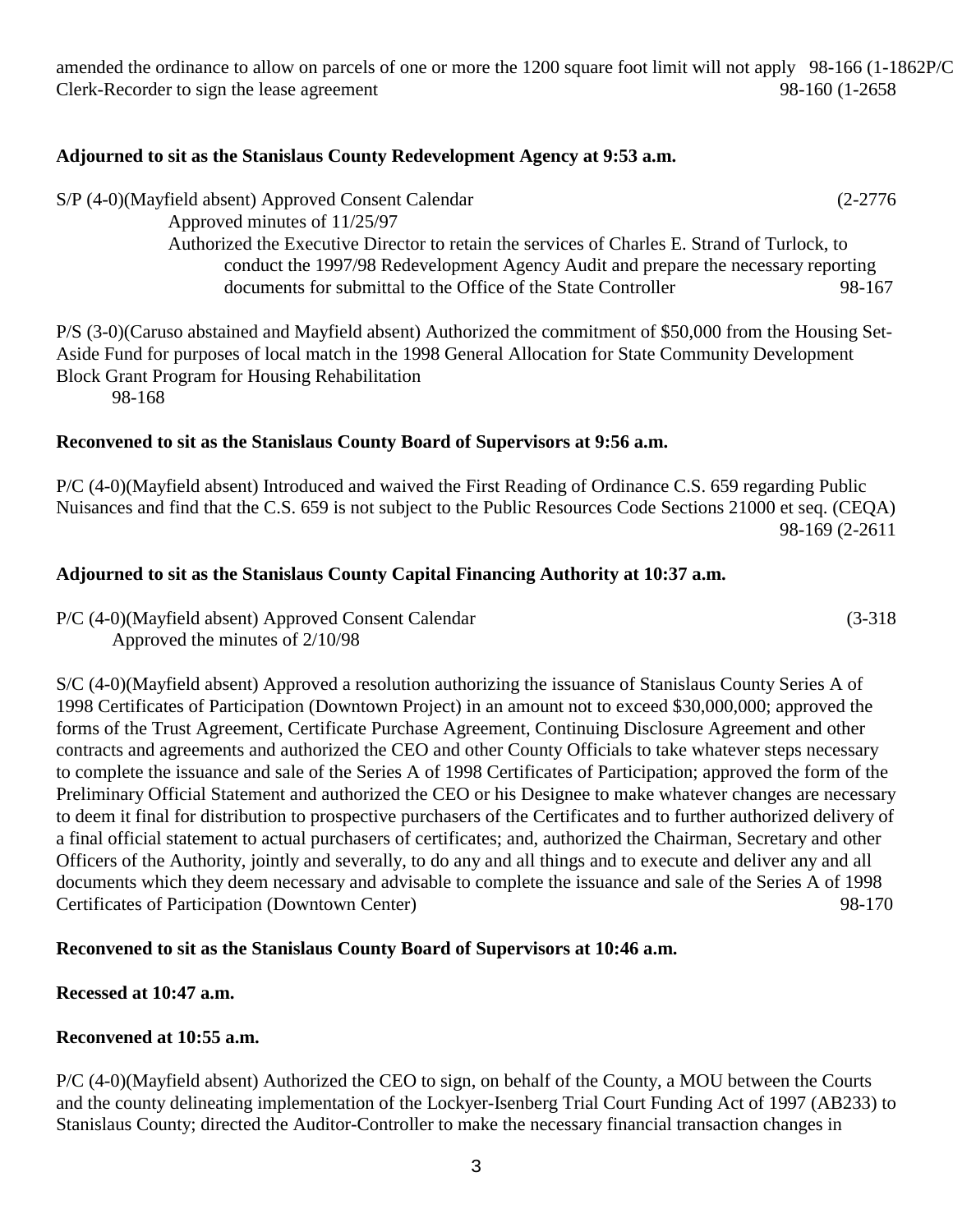accordance with the legislation and if applicable, upon implementation of cleanup legislation and/or direction given by the State Controller's Office; and, amended the Salary and Position Allocation Resolution to transfer positions from the current Trial Court Indexes at the time the fund transfers are made by the Auditor-Controller 98-161 (3-1038

S/C (4-0)(Mayfield absent) Approved City/County Joint Powers Agency related actions for the 10th Street Place Project and related budget issues; authorized the CEO and Auditor-Controller to make the necessary budget adjustments to the Project Budget; and, approved the increase in the Project Budget of \$500,000 for Public Art to be shared 50% RDA; 50% JPA (25% County) 98-163 (3-2280

P/C (4-0)(Mayfield absent) Approved a resolution authorizing the issuance of Stanislaus County Series A of 1998 Certificates of Participation (Downtown Project) in an amount not to exceed \$30,000,000; approved the forms of the trust agreement and other contracts and agreements and authorized the CEO and other County Officials to take whatever steps necessary to complete the issuance and sale of the Series A of 1998 Certificates of Participation; and, approved the form of the preliminary official statement and authorized the CEO, or his Designee, to make whatever changes are necessary to deem it final for distribution to prospective purchasers of the Certificates and to further authorize delivery of a final official statement to actual purchasers of Certificates 98-164 (4-2300

# **Supervisor Paul absent at 12:02 p.m.**

S/C (3-0)(Mayfield and Paul absent) Approved recommendations to seek \$2 million from the State Board of Corrections for funding of two15-bed High Security Housing Units to house preadjudicated violent juvenile offenders; approved appointing Patricia Hill Thomas as Contract Administrator, the Auditor-Controller as the County Financial Officer, attested that the county will adhere to all laws and regulations and to the terms of future contracts, agreed to supply matching funds in the amount of \$222,222 within 30 days of grant award, certified that the Board has reviewed; and, approved the Staffing Plan and operation cost associated with operating the facility consistent with Title 15 Regulations, and certifies that the County has ownership of the construction site 98-162 (4-2171

S/C`(3-0)(Mayfield and Paul absent) Approved in concept a proposal to enter into an agreement with the City of Modesto for the joint operation of the Emergency Dispatch Center and approved the concept to form a Joint Powers Agency between the City of Modesto and County for the provision of Emergency Dispatch Services 98-165 (4-456

Acknowledged receipt of letter from the California State Department of Social Services notifying Stanislaus County to proceed with the implementation of its CalWORKS program

Referred to the DSS a letter from the California State Department of Social Services regarding the application process for Community Based Family Resource and Support Funds

Referred to the Department of Planning and Community Development a Notice of Proposed Action from the Department of Conservation regarding the California Land Conservation (Williamson) and the Open Space Subvention Acts

Acknowledged receipt of letter from the City of Newman thanking the Board for the decision to proceed with a feasibility study to construct retention dams on Orestimba and Salado Creeks

Acknowledge receipt of claims and referred to the CEO-Risk Management the following claims: Amended